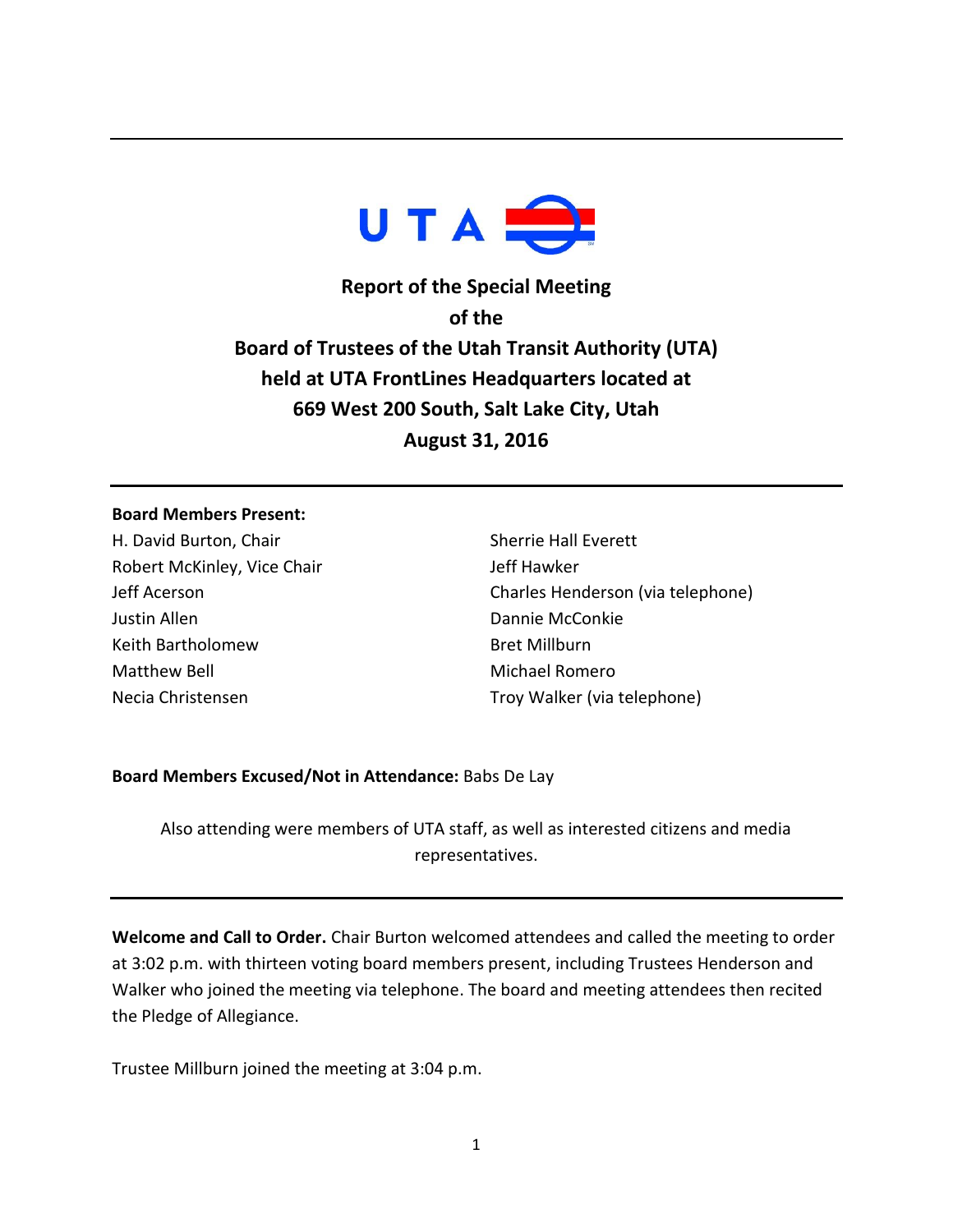**Safety Minute.** Chair Burton yielded the floor to Dave Goeres, UTA Chief Safety and Security Officer, for a brief safety message.

## **Resolution R2016-08-03: President/CEO Selection.**

## **Presentation of Item.**

**Public Input.** Robert Biles, acting in his role a secretary to the board, summarized public comment received online stating that two comments were received in favor of the item, two comments expressed a need to hire outside of the agency, and one comment was in opposition. Mayor Tom Dolan, who was representing the Salt Lake County Council of Governments (COG) read a resolution from the COG endorsing the appointment of Jerry Benson as President/CEO of UTA and then offered personal comments. Additional inperson public input was given by Tammi Diaz, Stan Parrish (representing the Sandy Area Chamber of Commerce), Andrew Gruber (representing the Wasatch Front Regional Council), George Chapman, Cherryl Beveridge, and Dan Kennaley.

**Board Discussion and Decision/Action.** Chair Burton read the resolution. A motion to approve the President/CEO selection was made by Trustee Christensen and seconded by Trustee McConkie. Discussion ensued wherein Trustees Bartholomew, Everett, Millburn, Christensen, McConkie, and Henderson expressed their support of the resolution. The motion carried by unanimous consent.

Following the vote, Chair Burton requested that Mr. Benson make a few comments.

**Swearing in of President/CEO.** Rebecca Cruz, UTA Board Coordination Manager, administered the oath of office to Jerry R. Benson.

**Swearing in of Trustee(s).** Ms. Cruz administered the oath of office to Jeff Hawker and Bret Millburn.

**Items for Consent.** There were no consent items on the agenda.

**Action Taken Regarding Matters Discussed in Closed Session.** No closed session was held.

**Other Business.** No other business was discussed.